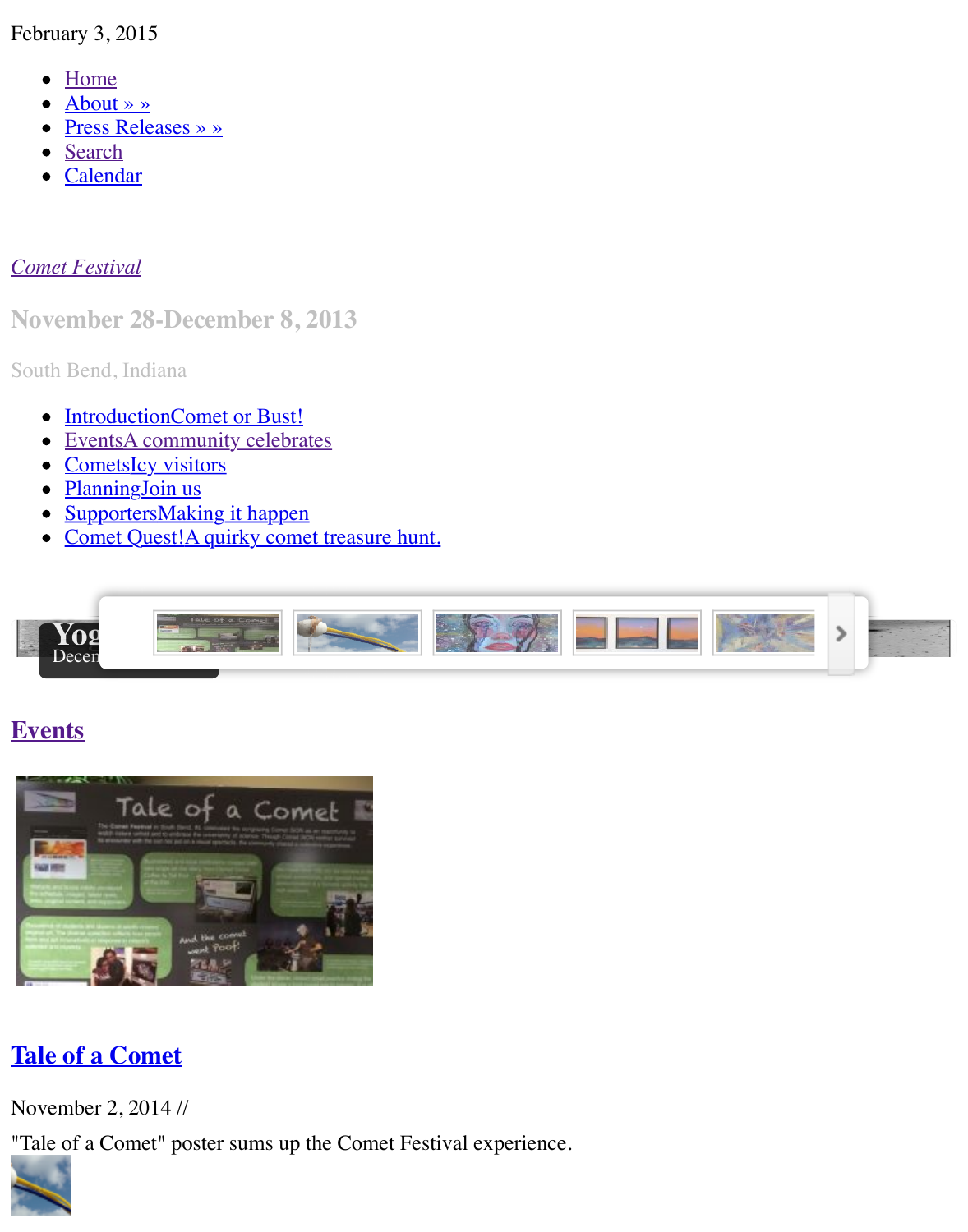### **[Comet Festival](http://www.cometfestival.com/index.php/events/winding-down/) Art Exhibit**

[Decem](http://www.cometfestival.com/index.php/events/comet-festival-art-exhibit/)ber 14, 2013 //



# **[Exhibit: Comets in Pastel](http://www.cometfestival.com/index.php/events/comet-festival-art-exhibit/)**

[Decem](http://www.cometfestival.com/index.php/events/exhibit-comets-pastel/)ber 12, 2013 //



**[Big Weekend Plans](http://www.cometfestival.com/index.php/events/exhibit-comets-pastel/)**

[Decem](http://www.cometfestival.com/index.php/events/big-weekend-plans/)ber 6, 2013 // 0 Comments

[« Previous](http://www.cometfestival.com/index.php/events/big-weekend-plans/) **1**  $\frac{2}{3} \frac{3}{4} \frac{5}{5} \frac{6}{7} \frac{8}{8}$ 

# **Planning**



# **Poster Debuts**

November 20, 2013 //

[The Comet Festival poster designed by Luc](http://www.cometfestival.com/index.php/planning/poster-debuts/)as Eggers makes its debut.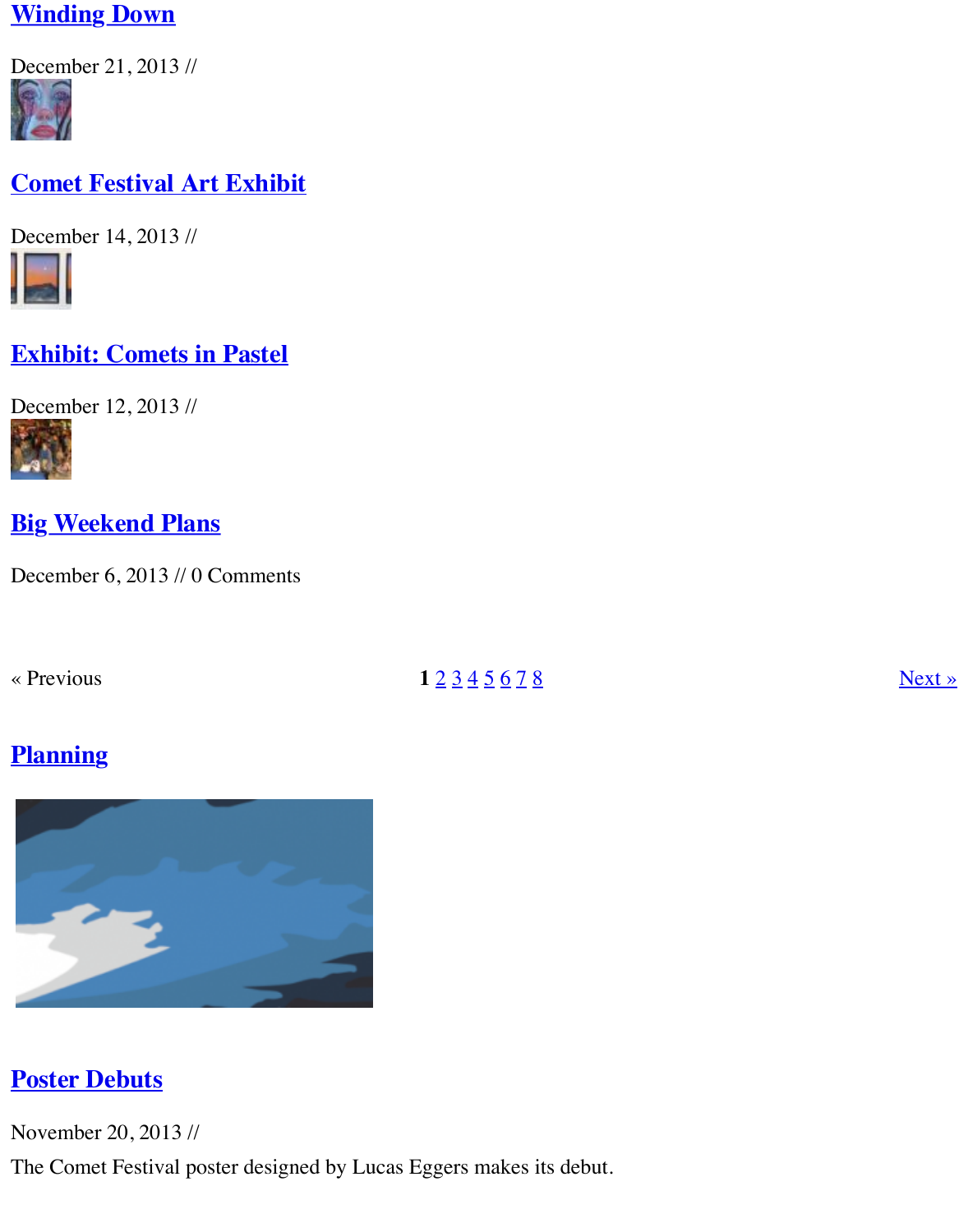

# **[Planning](http://www.cometfestival.com/index.php/planning/calendar/) Under the Dome**

[Septem](http://www.cometfestival.com/index.php/planning/under-dome/)ber 5, 2013 // 0 Comments

[« Previous](http://www.cometfestival.com/index.php/planning/under-dome/)  $123$ 

# **Comets**



# **Comet ISON Afterlife**

December 9, 2013 //

[Comet ISON is annihilated while rounding](http://www.cometfestival.com/index.php/comets/comet-ison-afterlife/) the sun on Thanksgiving Day 2013, with diffuse re by spacecraft.



## **Comet ISON Near the Sun**

[Novem](http://www.cometfestival.com/index.php/comets/comet-ison-near-sun/)ber 22, 2013 // 0 Comments

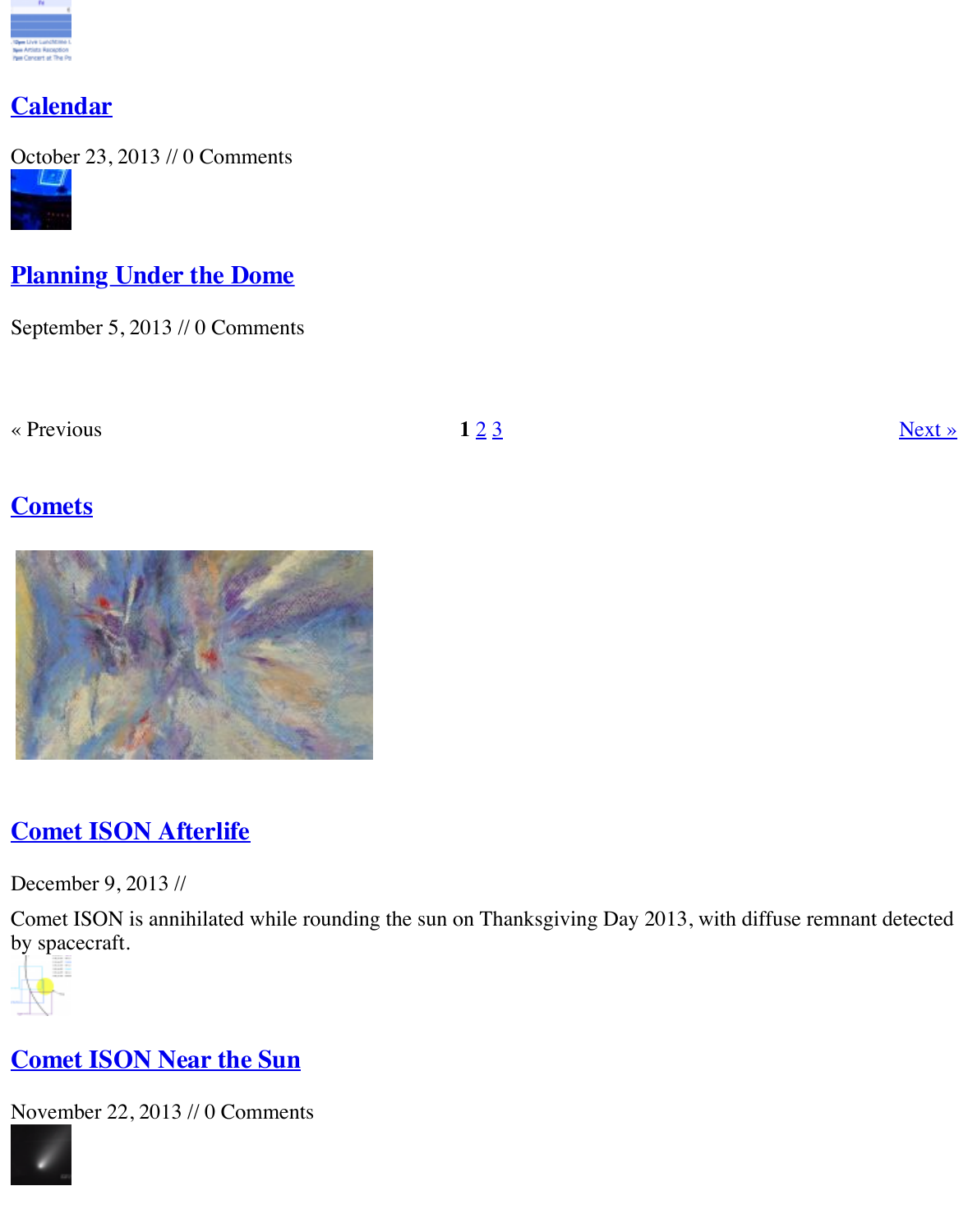#### **[Sungrazer Comets Frequent N](http://www.cometfestival.com/index.php/comets/ison-doing-what-comets-do/)ow**

[July 18](http://www.cometfestival.com/index.php/comets/sungrazer-comets-rising/), 2013 // 0 Comments nc

# **[NASA Campaign Debuts Resourc](http://www.cometfestival.com/index.php/comets/sungrazer-comets-rising/)es**

[July 3,](http://www.cometfestival.com/index.php/comets/nasa-campaign-debuts-resources/) 2013 // 0 Comments

[« Previous](http://www.cometfestival.com/index.php/comets/nasa-campaign-debuts-resources/)  $123$ 

## **Supporters**



### **Meet Candace Butler**

December 5, 2013 //

[Candace Butler, Fine Arts Facilitator for th](http://www.cometfestival.com/index.php/supporters/meet-candace-butler/)e South Bend schools, engaged students in science arts.

)HN J. Rei **SCIENCE - TECHN** 

# **Meet John J. Reilly Center**

[Novem](http://www.cometfestival.com/index.php/supporters/meet-reilly-center/)ber 16, 2013 //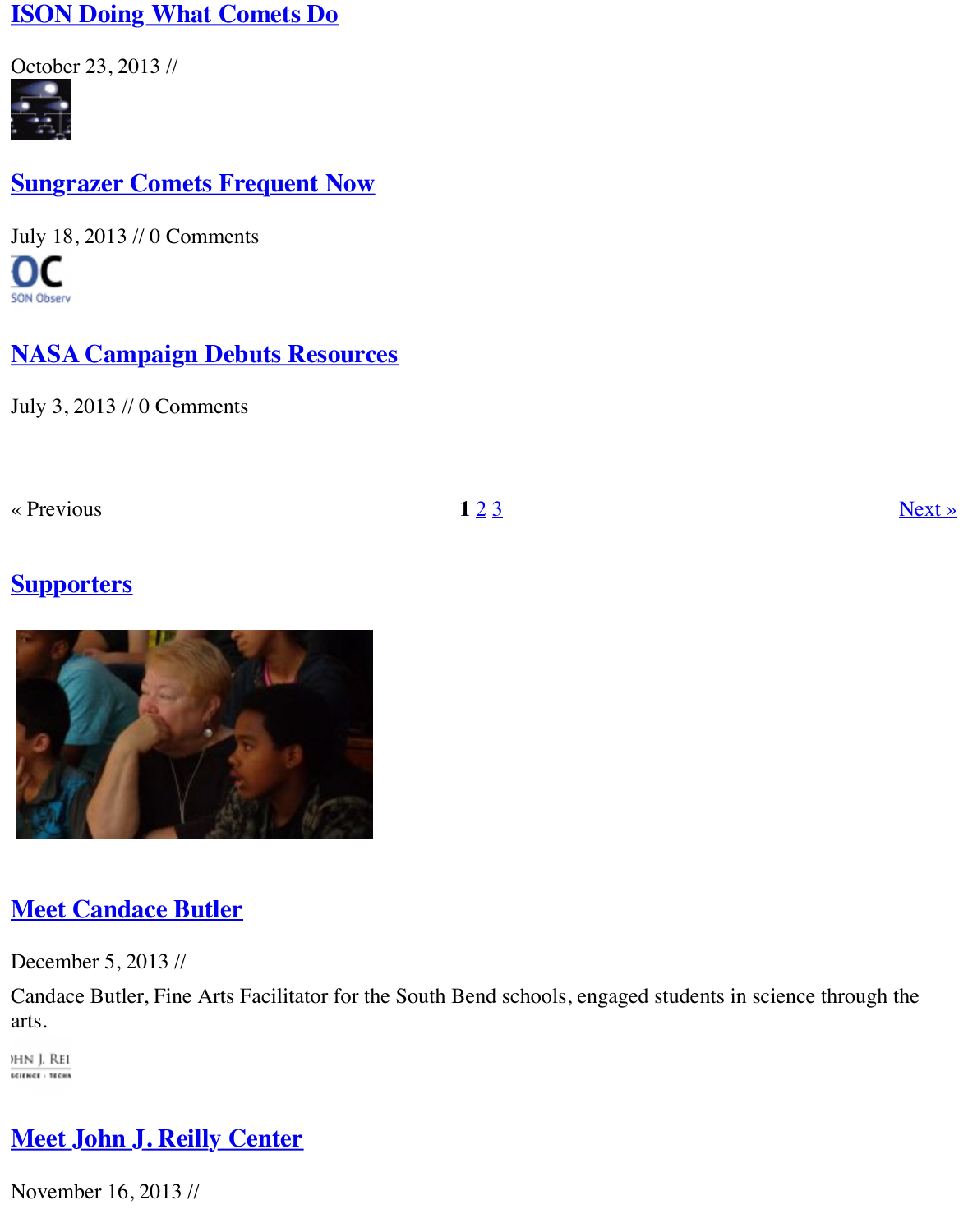[« Previous](http://www.cometfestival.com/index.php/supporters/meet-fanimation/)  $123$ 



# **Welcome to the 2013 Comet Festival.**

Celebrate nature's spectacles as Comet ISON passes near the sun on Thanksgiving Day and moves twilight sky on December mornings--if the comet survives its sungrazing! The 2013 Comet Found Bend, IN, embraces the **celestial potential** throughout the week. Events at multiple venues inc exhibits, guest speakers, a Comet Quest treasure hunt, family activities, food and beverage spe educational outreach, music, observing with telescopes, and more. Join us in South Bend, Indi anticipate one of the solar system's inspiring phenomena--a visible comet!

# **See Calendar. See Map.**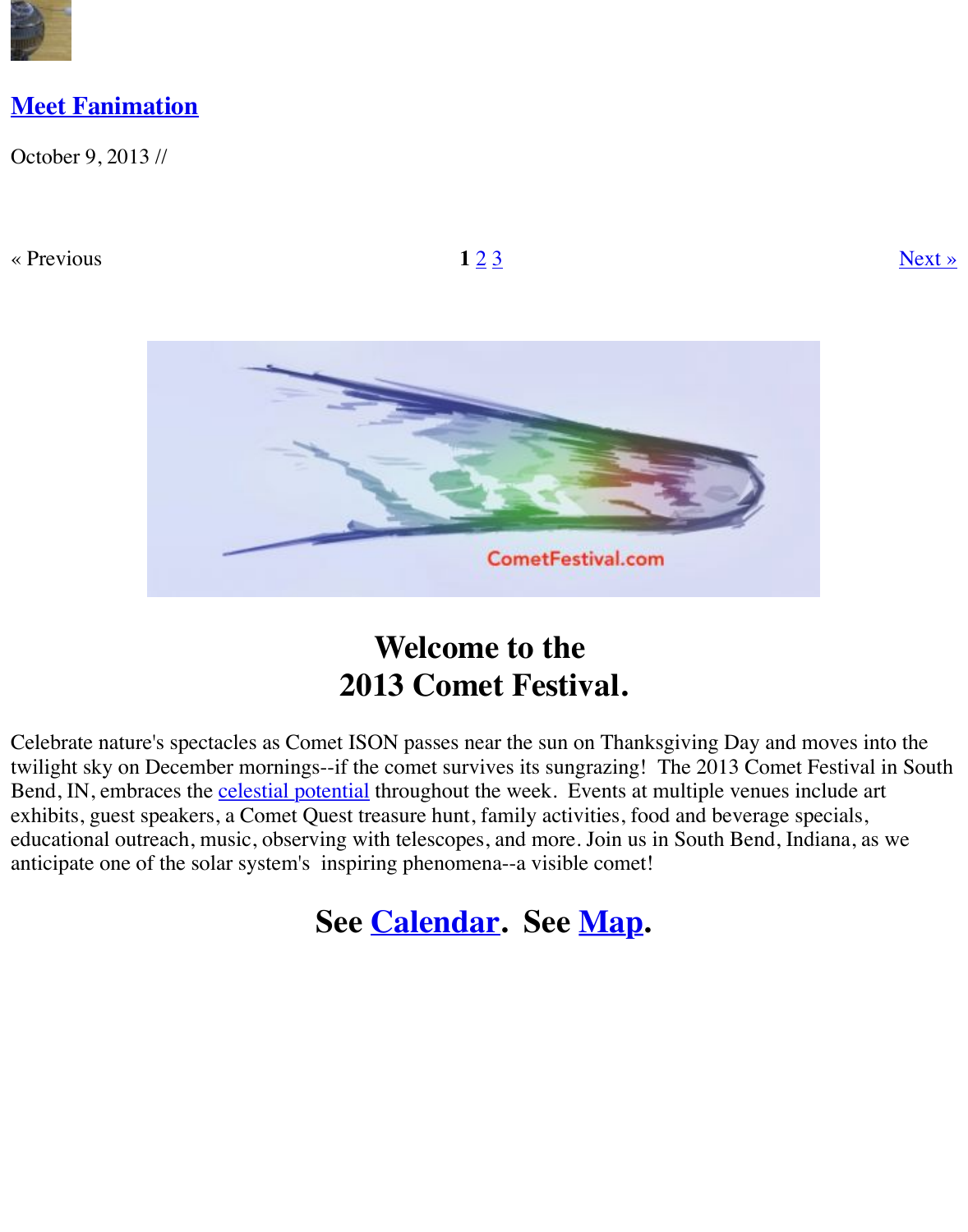

["Tale of a Comet" poster deb](https://www.facebook.com/pages/2013-Comet-Festival/281597451975282)uts at #glpa2014 planetarium conference. Concluding excerpt: "And the Comet went Poof!"

http://w[ww.cometfestival.com](https://www.facebook.com/pages/2013-Comet-Festival/281597451975282?fref=nf)/index.php/ [events/](https://www.facebook.com/pages/2013-Comet-Festival/281597451975282)t[ale/](https://www.facebook.com/permalink.php?story_fbid=564280343706990&id=281597451975282)



Yo[u and 185 others like 2013 Comet Festival.](http://l.facebook.com/l.php?u=http%3A%2F%2Fwww.cometfestival.com%2Findex.php%2Fevents%2Ftale%2F&h=uAQE2DlXmAQHWMU9g53RoUwLHYYB7dfmoA4we4AJG1rbRUQ&enc=AZMyNSZbA1i4slmLGgAt3IcXAk63jBO6KU_wm3hAv8vDqMW1GeMSmgyLUiFNXpddb4ZW1ympgALU1L6XO0HQ8KWMK-E0b2eA91bCK3kTnVuUoVnxniMcm-yyBUNMFWqRq-ogzfOfB0auMjw6Becg7yHSlHg8E2ALk6DKe5WyJrG_sA&s=1)



[Facebo](https://www.facebook.com/chuck.bueter)[ok social plug](https://www.facebook.com/hurricaneerica)[in](https://www.facebook.com/kris.mccall.75)

## **[Recent](https://www.facebook.com/slshanks) [Posts](https://www.facebook.com/andrew.elegante)**

T[ale of a Comet](https://www.facebook.com/help/?page=209089222464503)

Winding Down

Comet Festival Art Exhibit

[Exhibit: Comets in Pastel](http://www.cometfestival.com/index.php/events/tale/)

[Comet ISON Afterlife](http://www.cometfestival.com/index.php/events/winding-down/)

**[Big Weekend Plans](http://www.cometfestival.com/index.php/events/comet-festival-art-exhibit/)**